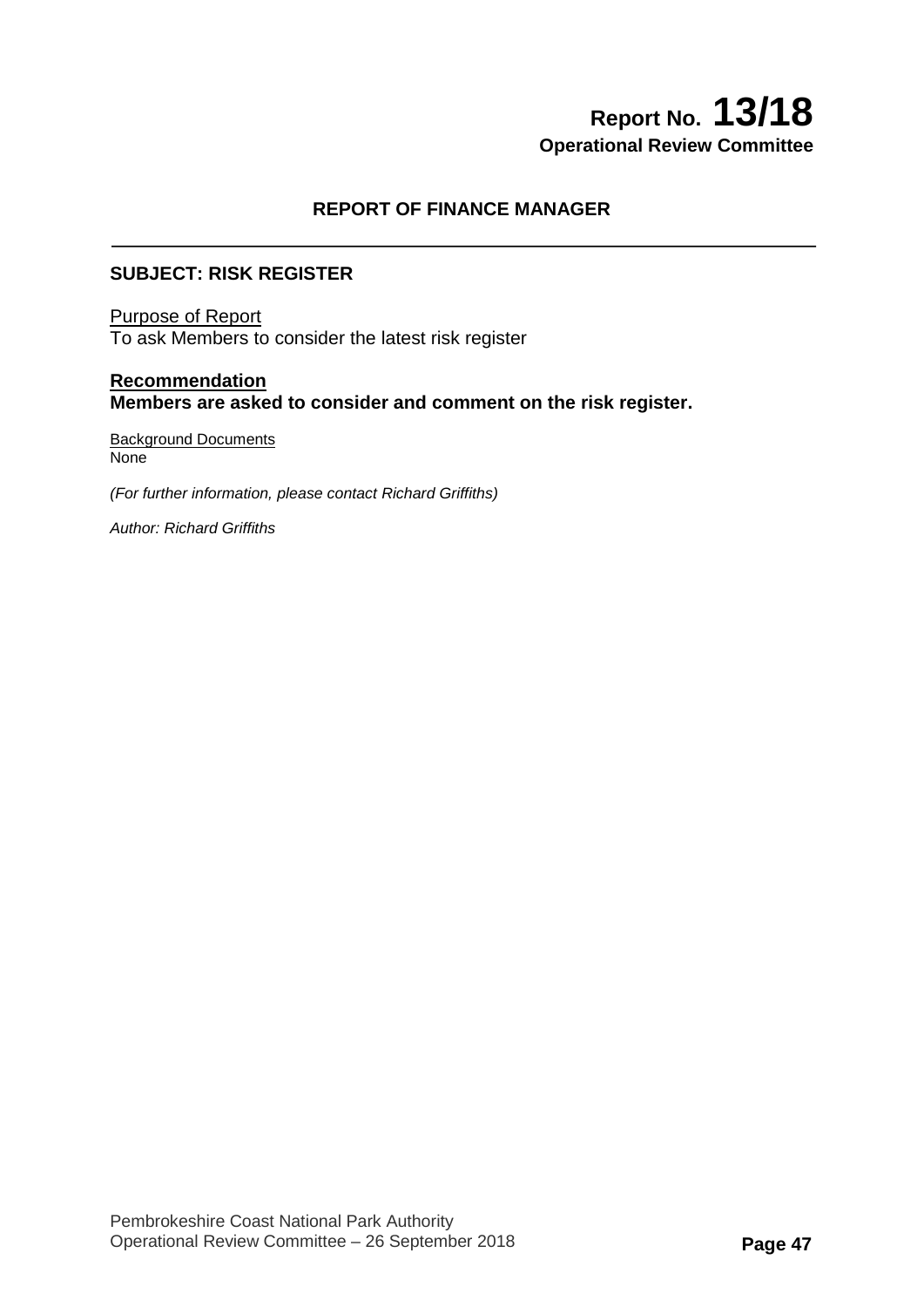#### **PCNPA - AUTHORITY RISK REGISTER - October 2018**

|                | <b>RISK</b>                                                                                                                     | ihood<br>Likel- | Impact                | Current<br>Level<br>Risk | Target<br>Risk | this qtr<br>Trend | <b>Type</b> | <b>Mitigation</b>                                                                                                      | Control/ monitoring                                                    | <b>Progress Update</b>                                                                                                     |
|----------------|---------------------------------------------------------------------------------------------------------------------------------|-----------------|-----------------------|--------------------------|----------------|-------------------|-------------|------------------------------------------------------------------------------------------------------------------------|------------------------------------------------------------------------|----------------------------------------------------------------------------------------------------------------------------|
| 1              | Short Term Risk of<br>significant reduction of<br>funding from WG, other<br>public sector funders, or<br>grant schemes          | Unlikely (1)    | Severe (2)            | Low(2)                   | Low(2)         |                   | Strategic   | Planned cost reduction,<br>budget planning, increase Budget management &<br>local income and other<br>external funding | project financial planning                                             | National Park Grant likely to be<br>reduced by 5%                                                                          |
| $\overline{2}$ | Medium to Long Term Risk<br>of significant reduction of<br>funding from WG, other<br>public sector funders, or<br>grant schemes | Probable (3)    | Severe <sub>(3)</sub> | Med (6)                  | Med (4)        |                   | Strategic   | Planned cost reduction,<br>budget planning, increase Budget management &<br>local income and other<br>external funding | project financial planning                                             | Funding agree for next 2 years<br>brings a degree of certaintly<br>over the medium term.                                   |
| 3              | Risk of failing to comply<br>with new legislation -<br><b>Future Generations Act</b><br>Planning Act Environment<br>Act etc     | Unlikely (1)    | Moderate (2)          | Low(2)                   | Low(2)         | $\Leftrightarrow$ | Strategic   | Monitor legislation Liaise<br>with WLGA, WAO, other<br>NPAs, etc                                                       | Involved as Early Adopter,<br>monitor progress of other<br>authorities | Corporate Plan prepared to fit<br>with Future Generations Well-<br>being Goals. Piloting of new<br>audit approach with WAO |
| 4              | Risk of failing to comply<br>with current legislation                                                                           | Unlikely (1)    | Moderate (2)          | Low(2)                   | Low(2)         |                   | Strategic   | Policies in place,<br>assessment by WAO,<br>reporting to review<br>committees                                          | Performance reports to<br>Members, monitoring<br>legislation           |                                                                                                                            |
| 5              | Failure to comply with<br>Welsh Language Standards                                                                              | Unlikely (1)    | Moderate (2)          | Low(2)                   | Low(2)         |                   | Strategic   | Compliance notice sets<br>out standards                                                                                | Language working group<br>progress reports to CMT                      |                                                                                                                            |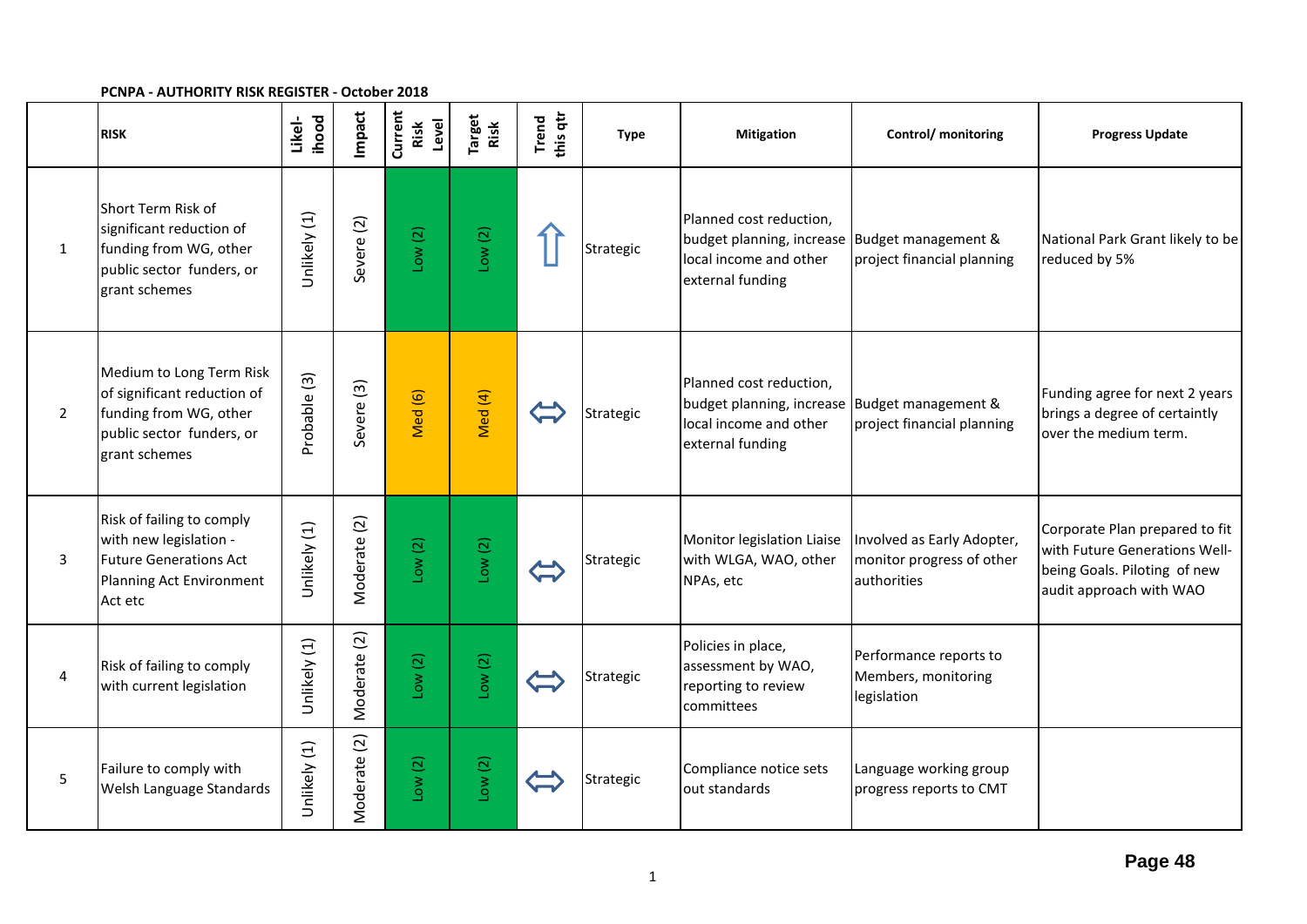|                | <b>RISK</b>                                                                                        | ihood<br>Likel-            | Impact                     | Current<br>Level<br>Risk | Target<br>Risk | this qtr<br>Trend                  | <b>Type</b>               | <b>Mitigation</b>                                                                                                               | Control/ monitoring                                                                      | <b>Progress Update</b>                                                                                   |
|----------------|----------------------------------------------------------------------------------------------------|----------------------------|----------------------------|--------------------------|----------------|------------------------------------|---------------------------|---------------------------------------------------------------------------------------------------------------------------------|------------------------------------------------------------------------------------------|----------------------------------------------------------------------------------------------------------|
| 6              | Risk of Review of<br>Designated Landscape<br>recommendations<br>impacting on service<br>delivery   | Possible (2)               | Moderate (2)               | Low(2)                   | Low(2)         | $\overleftrightarrow{\phantom{a}}$ | Strategic/<br>operational | To be determined                                                                                                                | To be determined                                                                         | Valued and Resilient: The<br>Welsh Government's priorities<br>for AONBs and NPs published<br>during July |
| $\overline{7}$ | Failure to meet diversity<br>requirements in Authority<br>Membership                               | Possible (2)               | Moderate (2)               | Med (4)                  | Low(2)         |                                    | Strategic                 | Introduce mentoring for<br>potential members                                                                                    | Report to WG                                                                             |                                                                                                          |
| 8              | Risk of failing to meet WG<br>policy requirements                                                  | Unlikely<br>$\Xi$          | Moderate<br>$\overline{c}$ | Low(2)                   | Low(2)         | $\bigoplus$                        | Strategic                 | Regular liaison with WG,<br><b>WLGA and NPW</b>                                                                                 | Monitor policy changes                                                                   | Agreed new accountablity<br>framework with WG                                                            |
| 9              | Risk of failing to maintain<br>high levels of governance                                           | Unlikely (1)               | Moderate (2)               | Low(2)                   | Low(2)         |                                    | Strategic                 | Member & officer<br>training, Members'<br>Charter, register of<br>interests                                                     | No negative audit reports<br>from WAO & internal audit<br>or ombudsman<br>investigations | Members' development<br>strategy approved by NPA.<br>Ten Members' self<br>assessments now completed.     |
| 10             | Risk of NPA activities having<br>a negative impact on socio-<br>economic well-being of the<br>area | Unlikely (1)               | Moderate (2)               | Low(2)                   | Low(2)         |                                    | Strategic                 | LDP review and other new with Pembs Tourism and<br>policies                                                                     | Consultation & liaison on Membership of PSB, liasion<br>other groups                     | LDP following expected<br>timescale.                                                                     |
| 11             | Risk of poor partner<br>relationships affecting joint<br>working                                   | Unlikely (1)               | Moderate (2)               | Low(2)                   | Low(2)         | $\Leftrightarrow$                  | Strategic                 | Many examples of<br>joint/shared working in<br>place. Discussions with<br>PCC, NRW and other<br>NPAs to review<br>opportunities | Reporting to NPA and<br>Minister                                                         | Greater involvement with PSB<br>on Future Generations and<br>other matters.                              |
| 12             | Risk of long term impact<br>from climate change                                                    | Possible<br>$\overline{c}$ | Moderate<br>$\boxed{2}$    | Med (4)                  | Med (4)        |                                    | Strategic                 | <b>Build mitigation into</b><br>NPMP and other policies                                                                         | Monitor impact                                                                           | No recent changes                                                                                        |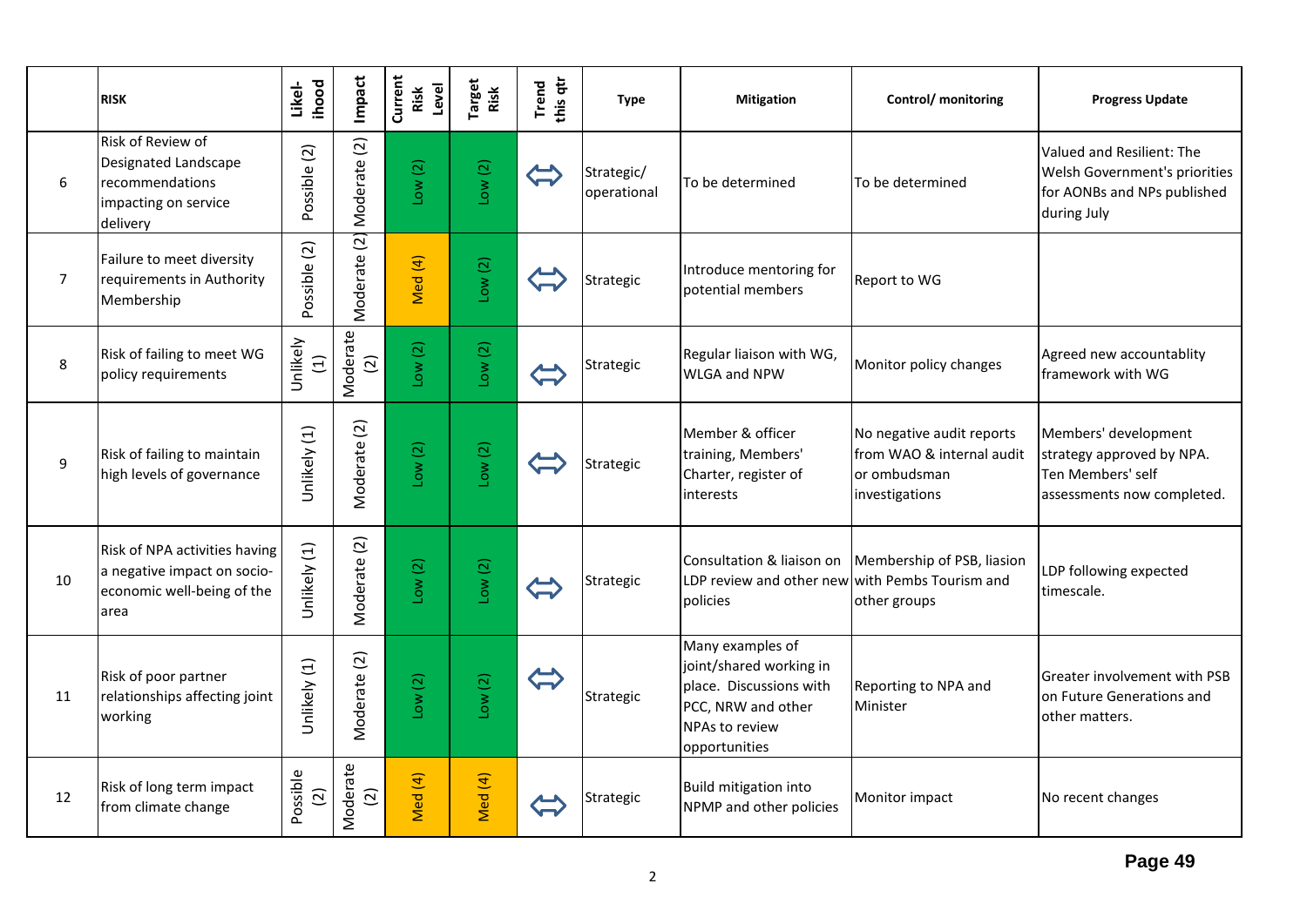|    | <b>RISK</b>                                                                      | <b>ihood</b><br>Likel- | Impact                    | Current<br>Level<br>Risk | Target<br>Risk | this qtr<br>Trend | <b>Type</b>              | <b>Mitigation</b>                                                                                                                      | Control/ monitoring                                                        | <b>Progress Update</b>                                                                                                                                                                                    |
|----|----------------------------------------------------------------------------------|------------------------|---------------------------|--------------------------|----------------|-------------------|--------------------------|----------------------------------------------------------------------------------------------------------------------------------------|----------------------------------------------------------------------------|-----------------------------------------------------------------------------------------------------------------------------------------------------------------------------------------------------------|
| 13 | Risk of disease or invasive<br>species damaging<br>biodiversity                  | Possible (2)           | Moderate<br>$\widehat{c}$ | Med (4)                  | Med (4)        | $\Leftrightarrow$ | Strategic                | NPA has limited<br>impact/control outside<br>own property                                                                              | Monitor                                                                    | INNS project underway in<br>Gwaun Valley involving local<br>community volunteers.                                                                                                                         |
| 14 | Risk of significant damage<br>due to bad weather                                 | Possible (2)           | Moderate<br>$\widehat{c}$ | Med (4)                  | Med (4)        |                   | Financial                | Regular site surveys.<br>Woodlands inspected<br>after high winds                                                                       | Monitor and review<br>properties etc.                                      | Woodlands all inspected<br>following any stormy weather                                                                                                                                                   |
| 15 | Risk of flawed decision on<br>planning matters                                   | Probable (3)           | Moderate (2)              | Med (4)                  | Low(2)         |                   | Reputation/<br>Financial | Codes of practice &<br>protocols. Members<br>Charter. Member & staff<br>training, cooling-off<br>period. Reserve in place<br>to cover. | No. of approvals outside<br>policy and decisions against<br>recommendation |                                                                                                                                                                                                           |
| 16 | Risk of failure to allocate all<br>SDF grants                                    | Unlikely (1)           | Minor (1)                 | Low(1)                   | Low(1)         |                   | Operational              | Publicity, funding<br>surgeries etc as required                                                                                        | Monitor funding and claims                                                 | SDF Officer actively engaged in<br>promoting the scheme.                                                                                                                                                  |
| 17 | Risk of lack of staff<br>capacity/skills for key work                            | Possible (2)           | Moderate (2)              | Med (4)                  | Low(2)         |                   | Operation                | Training programme<br>planned around skills<br>needed. Buy in expertise<br>as required.                                                | Project planning and reviews<br>to identify potential/actual<br>problems   | Assessment of establishment<br>figures show no reduction in<br>front line staff and specialist<br>staff                                                                                                   |
| 18 | Risk of major incident<br>affecting or involving NPA<br>staff and resources      | Unlikely (1)           | Severe (3)                | Med <sub>(3)</sub>       | Low(2)         | $\bigoplus$       | Strategic                | Monitor special events.<br>Response plan in place. In<br>contact with other<br>agencies                                                | Monitoring                                                                 | Internal audit reviewed business<br>continity plans and suggest<br>creation of a Business Continuity<br>Group (BCC).BCC met in<br>September 2017 to review<br>procedures. Follow up meeting<br>scheduled. |
| 19 | Risk of loss of major NPA<br>operational building due to<br>fire or other damage | Unlikely (1)           | Severe (3)                | Med <sub>(3)</sub>       | Low(2)         |                   | Operation                | All buildings well<br>maintained. Security &<br>fire alarm systems in<br>place. Insurance to cover<br>some costs                       | Annual inspections                                                         | see above                                                                                                                                                                                                 |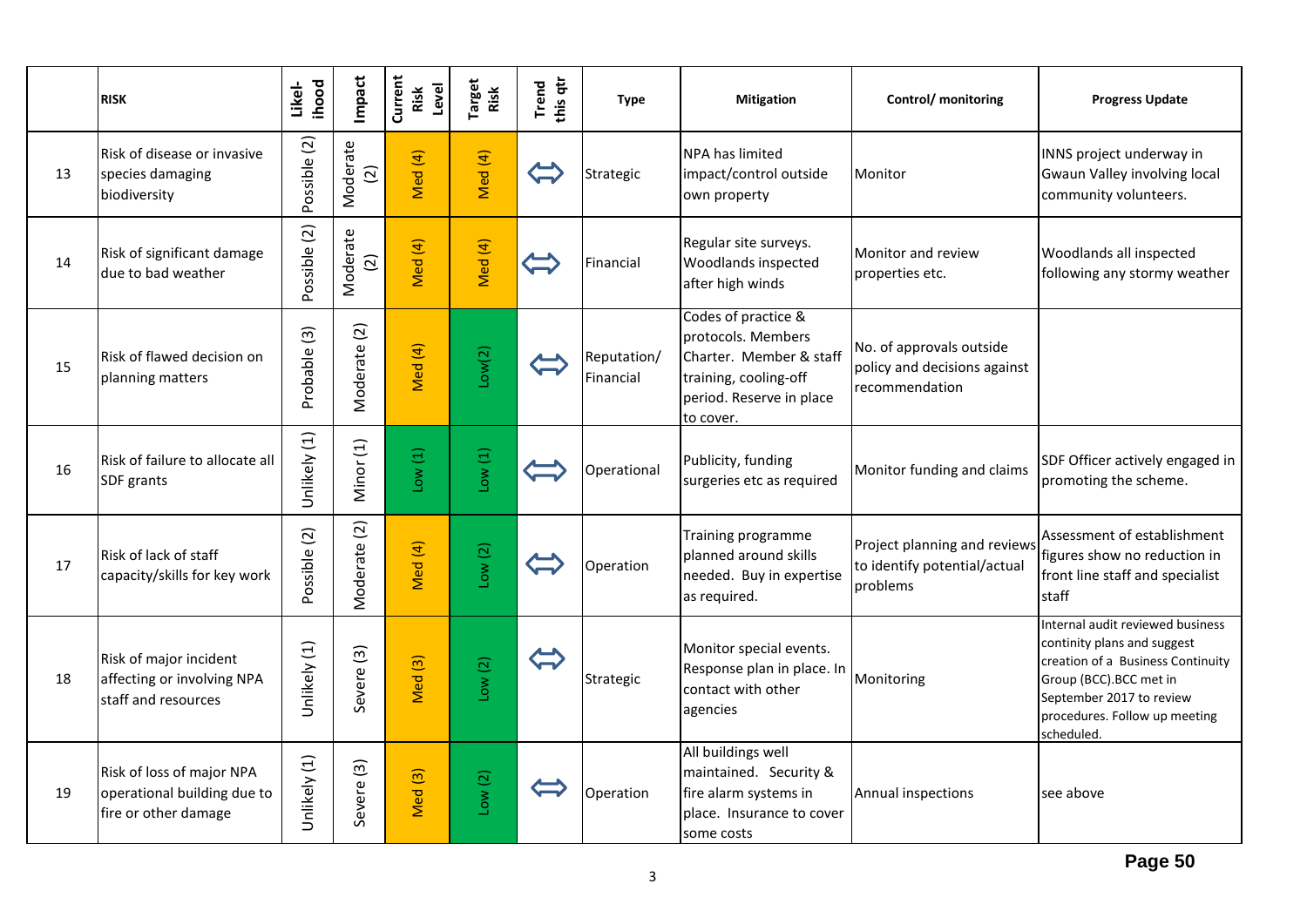|    | <b>RISK</b>                                                                                              | ihood<br>Likel- | Impact                     | Current<br>Level<br>Risk | Target<br>Risk     | this qtr<br><b>Trend</b>     | <b>Type</b> | <b>Mitigation</b>                                                                                                                                                            | Control/ monitoring                                         | <b>Progress Update</b>                                                                                                                                                                             |
|----|----------------------------------------------------------------------------------------------------------|-----------------|----------------------------|--------------------------|--------------------|------------------------------|-------------|------------------------------------------------------------------------------------------------------------------------------------------------------------------------------|-------------------------------------------------------------|----------------------------------------------------------------------------------------------------------------------------------------------------------------------------------------------------|
| 20 | Risk of causing significant<br>environmental damage due<br>to actions by NPA staff or<br>on NPA property | Unlikely (1)    | Moderate (2)               | Low(2)                   | Low(2)             | $\leftarrow$                 | Reputation  | Risk assessments for<br>operation and location in<br>place, staff training.                                                                                                  | Incident reporting &<br>monitoring by H&S group<br>and CMT. | IOSH training course<br>completed.                                                                                                                                                                 |
| 21 | Risk of major IT failure or<br>virus attack etc                                                          | Unlikely (1)    | Severe <sub>(3)</sub>      | Med (3)                  | Med (3)            | $\left\langle \right\rangle$ | Operation   | Daily backup of data.<br>Backup email server in<br>place. Disaster recovery<br>facilities in place on<br>second site. Security<br>updates installed as soon<br>as available. | and security logs.                                          | Following an IT audit by<br>Gateway it was consider that<br>Monitor back up procedures the risk were over statement.<br>The risk level has accordingly<br>been reduced from a High to a<br>medium. |
| 22 | Risk of failure of phone<br>system                                                                       | Unlikely (1)    | Severe (3)                 | Med <sub>(3)</sub>       | Med <sub>(3)</sub> | $\left\langle \right\rangle$ | Operational | Maintenance contract in<br>place                                                                                                                                             | Monitor performance                                         | Continue with maintenance<br>contract. Reviewing<br>replacement systems and<br>costs.                                                                                                              |
| 23 | Risk of loss of key<br>documents                                                                         | Unlikely (1)    | Moderate<br>$\overline{c}$ | Low(2)                   | Low(2)             |                              | Financial   | Key documents in fire<br>safe, copies made, many<br>also electronic copies.                                                                                                  | Staff training and<br>awareness.                            | Document Management<br>system being implemented.                                                                                                                                                   |
| 24 | Risk of inaccurate GIS and<br>other data for decision<br>making                                          | Possible (2)    | Moderate<br>$\overline{2}$ | Med (4)                  | Low(2)             | $\Leftrightarrow$            | Operational | Upgrading to QGIS system<br>to give improved controls Review data standards<br>and easier to use.                                                                            |                                                             | Staff training undertaken                                                                                                                                                                          |
| 25 | Risk of failing to deliver<br>approved LDP on the agrred<br>timescale                                    | Possible (2)    | Moderate (2)               | Low(3)                   | Low(2)             | $\overline{\mathbf{u}}$      | Financial   | <b>Guidance from WG sets</b><br>out process.                                                                                                                                 | LDP working party                                           | Consultations on delivery<br>agreement, review report and<br>sustainability appraisal<br>complete. 4 community<br>awareness workshops held.                                                        |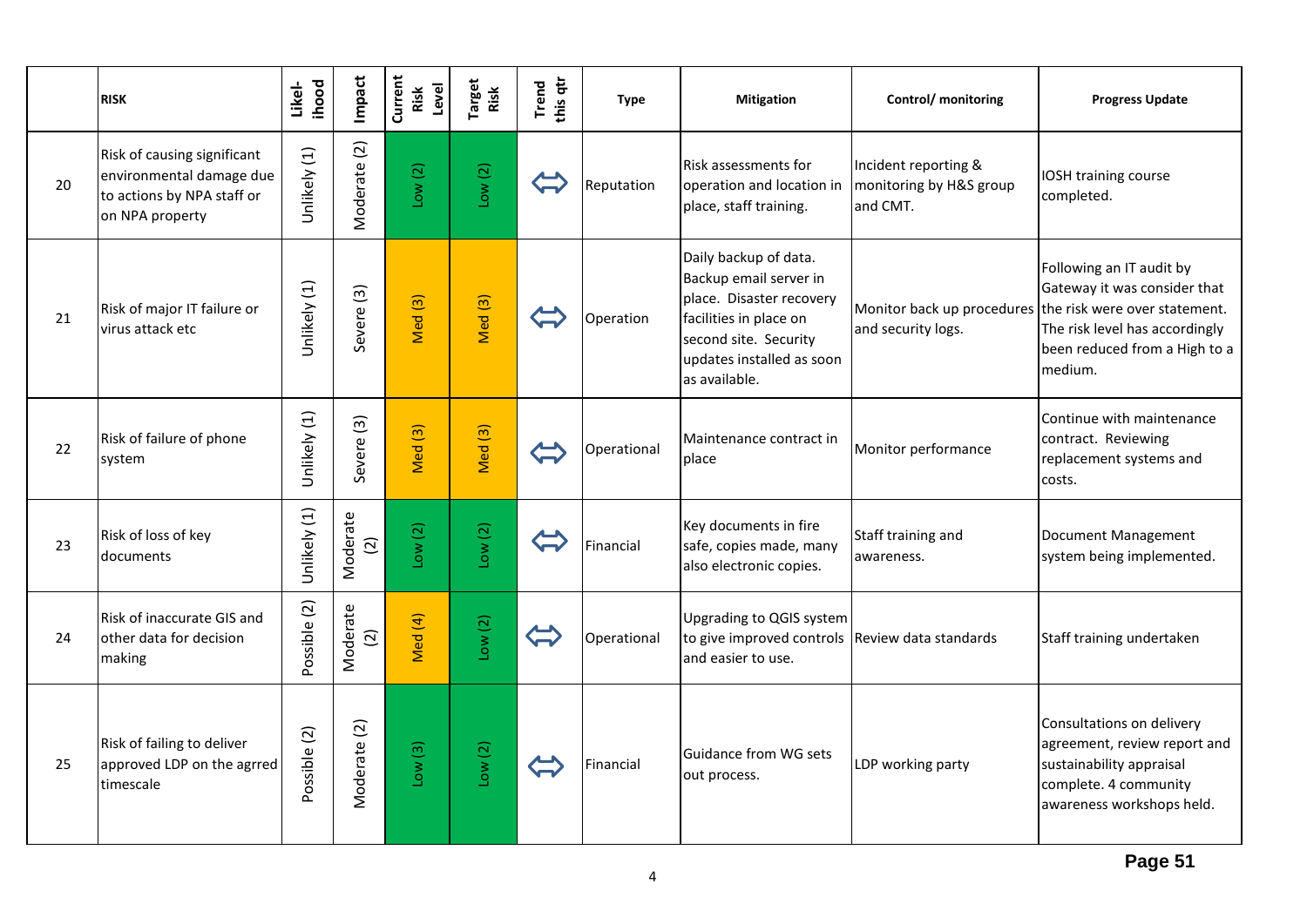|    | <b>RISK</b>                                                                                                                                 | ihood<br>Likel-           | Impact                      | Current<br>Level<br>Risk | Target<br>Risk | this qtr<br>Trend            | <b>Type</b> | <b>Mitigation</b>                                                                                 | Control/ monitoring                                                                                                                                         | <b>Progress Update</b>                                                                           |
|----|---------------------------------------------------------------------------------------------------------------------------------------------|---------------------------|-----------------------------|--------------------------|----------------|------------------------------|-------------|---------------------------------------------------------------------------------------------------|-------------------------------------------------------------------------------------------------------------------------------------------------------------|--------------------------------------------------------------------------------------------------|
| 26 | Risk of failure to maintain<br>performance of DM service                                                                                    | Possible (2)              | Moderate (2)                | Med (4)                  | Low(2)         | $\leftarrow$                 | Operational | New systems and<br>procedures in place, staff<br>training. Outsourcing<br>used for peak workloads | Monitor & report<br>performance                                                                                                                             | 82.6% of all planning<br>applications determined within<br>time periods required ytd             |
| 27 | Failure to meet affordable<br>housing targets                                                                                               | Probable<br>$\widehat{S}$ | Moderate<br>$\widetilde{c}$ | Low(2)                   | Low(2)         |                              | Strategic   | Affordable housing<br>policies to be amended in Monitoring<br><b>LDP</b> review                   |                                                                                                                                                             | Continue monitoring - number<br>of applications approved and<br>refused.                         |
| 28 | Risk of failure to improve<br>web access and document<br>management for DM<br>service                                                       | Possible (2)              | Moderate (2)                | High (6)                 | Low (0)        |                              | Strategic   | Difficult to implement<br>with present planning<br>system configuration.                          | <b>Report to CMT</b>                                                                                                                                        | Potential delays in Document<br>Management system being<br>implemented due to supplier<br>issues |
| 29 | Risk of failure to manage<br>conservation sites to<br>achieve service standard                                                              | Unlikely (1)              | Minor (1)                   | Low(1)                   | Low(1)         | $\mathbf{\hat{L}}$           | Operational | Sites monitored annually,<br>management plans<br>reviewed                                         | Regular monitoring                                                                                                                                          | Bids for additional funding<br>submitted.                                                        |
| 30 | Risk of failure to meet<br>service standard for RoWs                                                                                        | Unlikely (1)              | Minor (1)                   | Low(2)                   | Low(1)         | $\left\langle \right\rangle$ | Operational | Annual condition<br>Path & routine<br>inspections of inland<br>paths. Insurance.                  | Resource contraints have<br>inspection of length Coast meant we now able inspect<br>the PROW network on a 4<br>year cycle as oppose to the<br>3 year cycle. |                                                                                                  |
| 31 | Risk of failing to meet<br>Carew Castle long term<br>lease obligations and<br>maintenance especially on<br>causeway and castle<br>stonework | Possible (2)              | Moderate (2)                | Med (4)                  | Low(1)         |                              | Operational | Regular inspections and<br>years remain on lease.                                                 | Annual work programme.<br>maintenance actions. 60+ Emergency works completed indicating significant repairs<br>quickly                                      | Reservoirs Inspectors report<br>due in next 12 months                                            |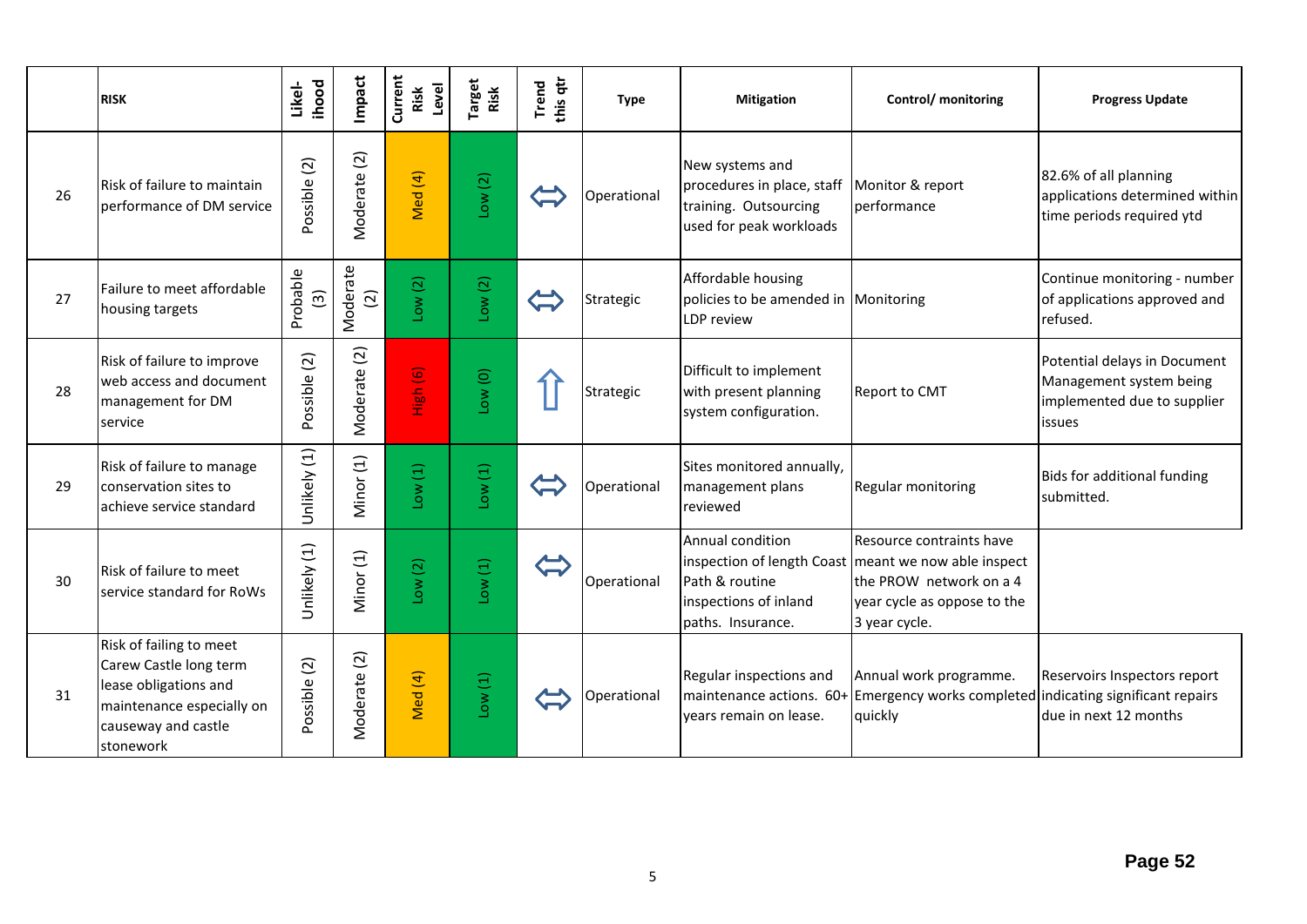|    | <b>RISK</b>                                                                                    | ihood<br>Likel- | Impact       | Current<br>Level<br>Risk | Target<br>Risk | this qtr<br><b>Trend</b> | <b>Type</b> | <b>Mitigation</b>                                                                                                                                                                                                      | Control/ monitoring                                                                                                                                         | <b>Progress Update</b>                                                                                               |
|----|------------------------------------------------------------------------------------------------|-----------------|--------------|--------------------------|----------------|--------------------------|-------------|------------------------------------------------------------------------------------------------------------------------------------------------------------------------------------------------------------------------|-------------------------------------------------------------------------------------------------------------------------------------------------------------|----------------------------------------------------------------------------------------------------------------------|
| 32 | Environmental Issue of not<br>maintaining Carew Castle &<br>Causeway                           | Possible (2)    | Moderate (2) | Low(2)                   | Low(1)         |                          | Operational | Regular inspections and<br>maintenance actions. 60+<br>vears remain on lease.                                                                                                                                          | Annual work programme.<br>Emergency works completed indicating significant repairs<br>quickly                                                               | Reservoirs Inspectors report<br>due in next 12 months                                                                |
| 33 | Incident due to failure to<br>adequately maintain and<br>repair paths, sites and<br>properties | Unlikely (1)    | Moderate (2) | Low(2)                   | Low(2)         | $\leftarrow$             | Financial   | Annual inspections of<br>buildings & sites. Routine<br>maintenance. Reports<br>from staff, coast guard<br>and public. Insurance                                                                                        | Implementation of annual<br>work programme<br>Emergency works completed<br>quickly, Incidents reported<br>to H&S group. Property<br>Group                   | Annual inspection completed                                                                                          |
| 34 | Incident due to falling trees<br>or branches in our property                                   | Unlikely (1)    | Moderate (2) | Low(2)                   | Low(2)         |                          | Financial   | Woodland Strategy.<br>Annual inspection of all<br>woodland sites.<br>Additional inspection<br>following dangerous<br>weather conditions. £25m<br>public liability insurance                                            | Implementation of annual<br>work programme. Site<br>assessment reports                                                                                      | Repair work will be completed<br>following winter storms                                                             |
| 35 | Incident due to driver<br>error/vehicle fault                                                  | Unlikely (1)    | Moderate (2) | Low(2)                   | Low(2)         |                          | Financial   | All vehicles maintained to<br>manufacturers<br>recommendations.<br>Vehicles checked for<br>roadworthiness. Driver<br>licence and vehicle<br>documentation checked.<br>Staff driving assessed.<br><b>Staff training</b> | Regular vehicle checks.<br>Annual check of drivers'<br>licences. Accidents involving Reviewing how to check<br>Authority vehicles reported<br>to H&S group. | Monitoring vehicle damage<br>following a slight increase.<br>driving licences now that paper<br>no longer available. |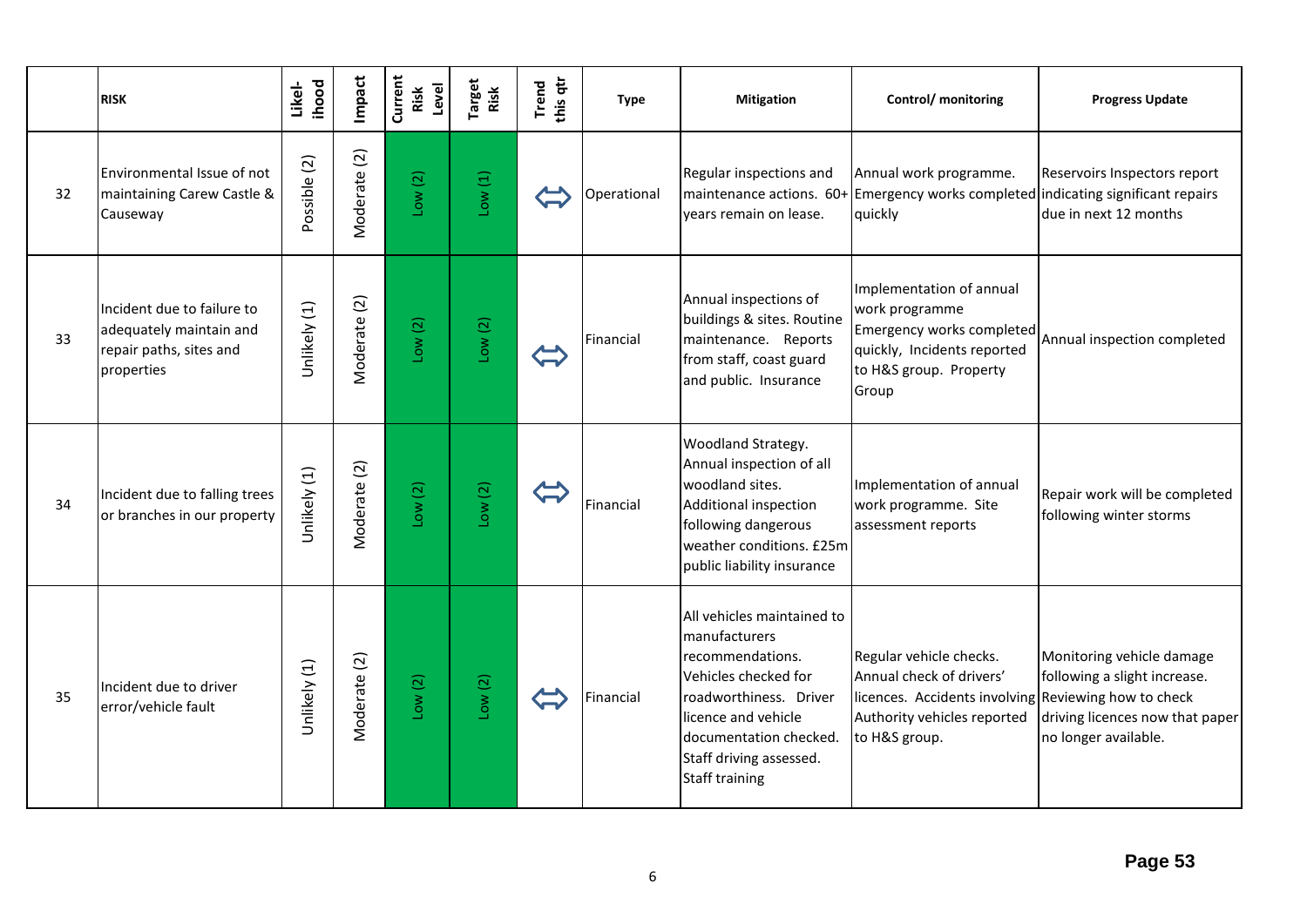|    | <b>RISK</b>                                                                                                              | <b>ihood</b><br>Likel- | Impact       | Current<br>Level<br>Risk | Target<br>Risk | this qtr<br>Trend        | <b>Type</b> | <b>Mitigation</b>                                                                                                                                      | Control/ monitoring                                                                             | <b>Progress Update</b>                                        |
|----|--------------------------------------------------------------------------------------------------------------------------|------------------------|--------------|--------------------------|----------------|--------------------------|-------------|--------------------------------------------------------------------------------------------------------------------------------------------------------|-------------------------------------------------------------------------------------------------|---------------------------------------------------------------|
| 36 | Incident caused by or to<br>staff or volunteers                                                                          | Unlikely (1)           | Moderate (2) | Low(2)                   | Low(2)         | $\Leftrightarrow$        | Financial   | Risk assessment for<br>operation and location.<br>Staff training. £25m<br>public liability insurance.<br>Adequate briefing for<br>each volunteer event | Review of risk assessments.<br>Review of staff training<br>requirements. Incidents<br>reported. | No recent changes                                             |
| 37 | Incident to school<br>children/vulnerable persons<br>while involved in NPA<br>provided activity, work<br>experience etc. | Unlikely (1)           | Moderate (2) | Low(2)                   | Low(2)         | $\widetilde{\mathbb{C}}$ | Financial   | <b>Risk assessment for</b><br>operation and location.<br>DBS Checks. Child<br>protection policy. Staff<br>training. £25m public<br>liability insurance | Review of risk assessments.<br>Incidents reported.                                              | No recent changes                                             |
| 38 | Incident caused by faulty<br>merchandise, food etc<br>provided by NPA                                                    | Unlikely (1)           | Moderate (2) | Low(1)                   | Low(1)         |                          | Financial   | Reliable supply sources.<br>Merchandise group<br>monitors products.<br>£25m public liability<br>insurance                                              | Incidents reported                                                                              | No recent changes                                             |
| 39 | Incident caused by livestock<br>managed by NPA                                                                           | Possible (2)           | Moderate (2) | Med (4)                  | Med (4)        | $\Leftrightarrow$        | Financial   | Risk assessment for<br>operation and location,<br>Staff training, £25m<br>public liability insurance                                                   | Incidents reported to H&S<br>officer                                                            | Audit undertaken undertaken<br>by internal safeguarding leads |
| 40 | Cilrhedyn Woodland Centre                                                                                                | Possible (2)           | Moderate (2) | Med (4)                  | Med (4)        |                          | Financial   | The Woodland centre's<br>operating costs contined<br>to fall in the last financial<br>year reducing ongoing<br>exposure                                | Coed Cymru notified the<br>Authority of decision to<br>withdraw from negotiations               | Further options for the site to<br>be reviewed                |